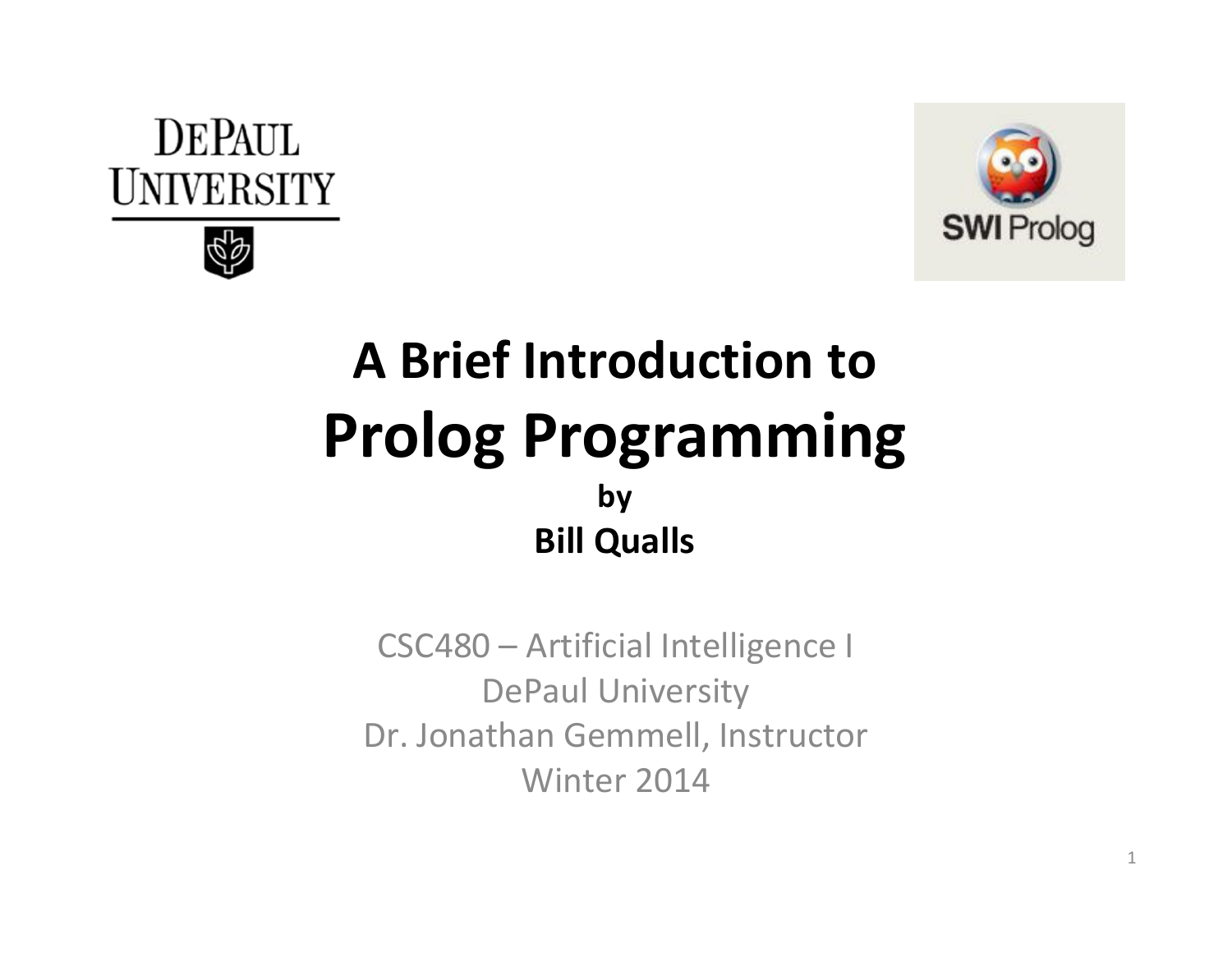

# About

- Programming in Logic
- c. 1972
- Declarative (vs. procedural)
- KB = facts and rules stored in file
- User issues queries thru UI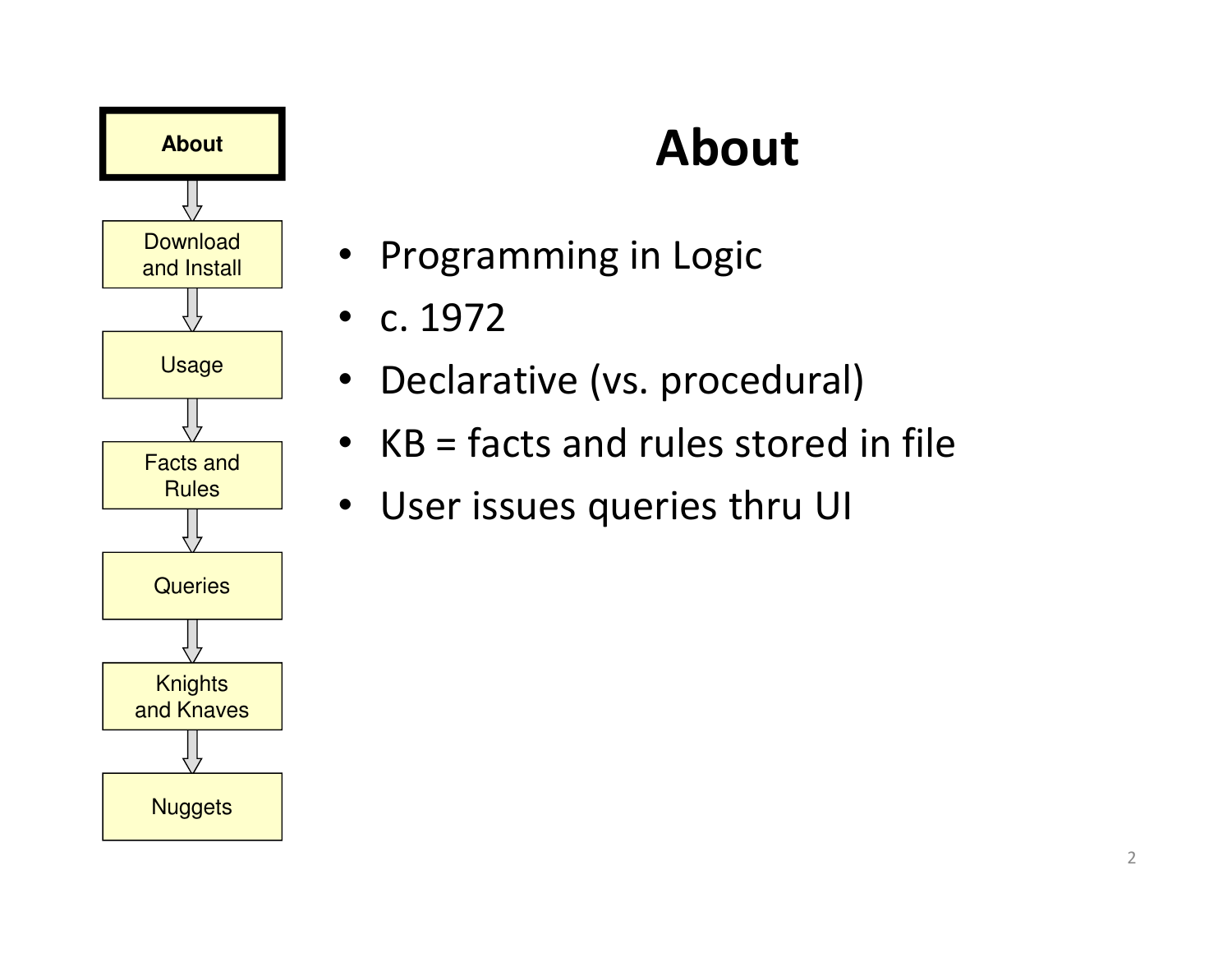

# Download and Install

- http://www.swi-prolog.org/
- Version 6.6.1 used herein
- w64pl661.exe

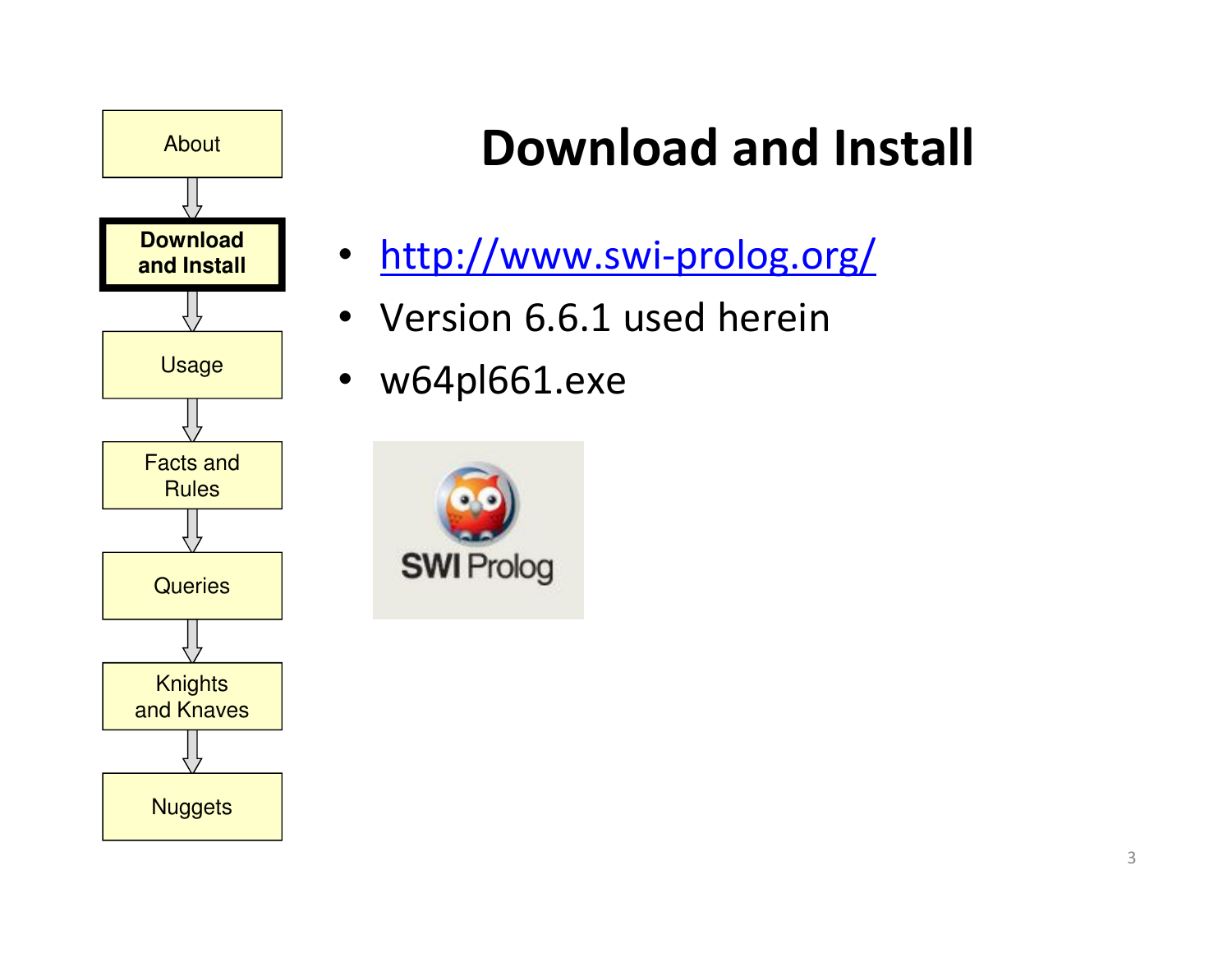

#### Usage

- Use any text editor to create a **knowledge base** with extension of **.pl**
- % for comment to end of line
- Each logical line ends in a **period**.
- •kids.pl

% Bill's kidsson(william).daughter(cora).daughter(hannah).daughter(emma).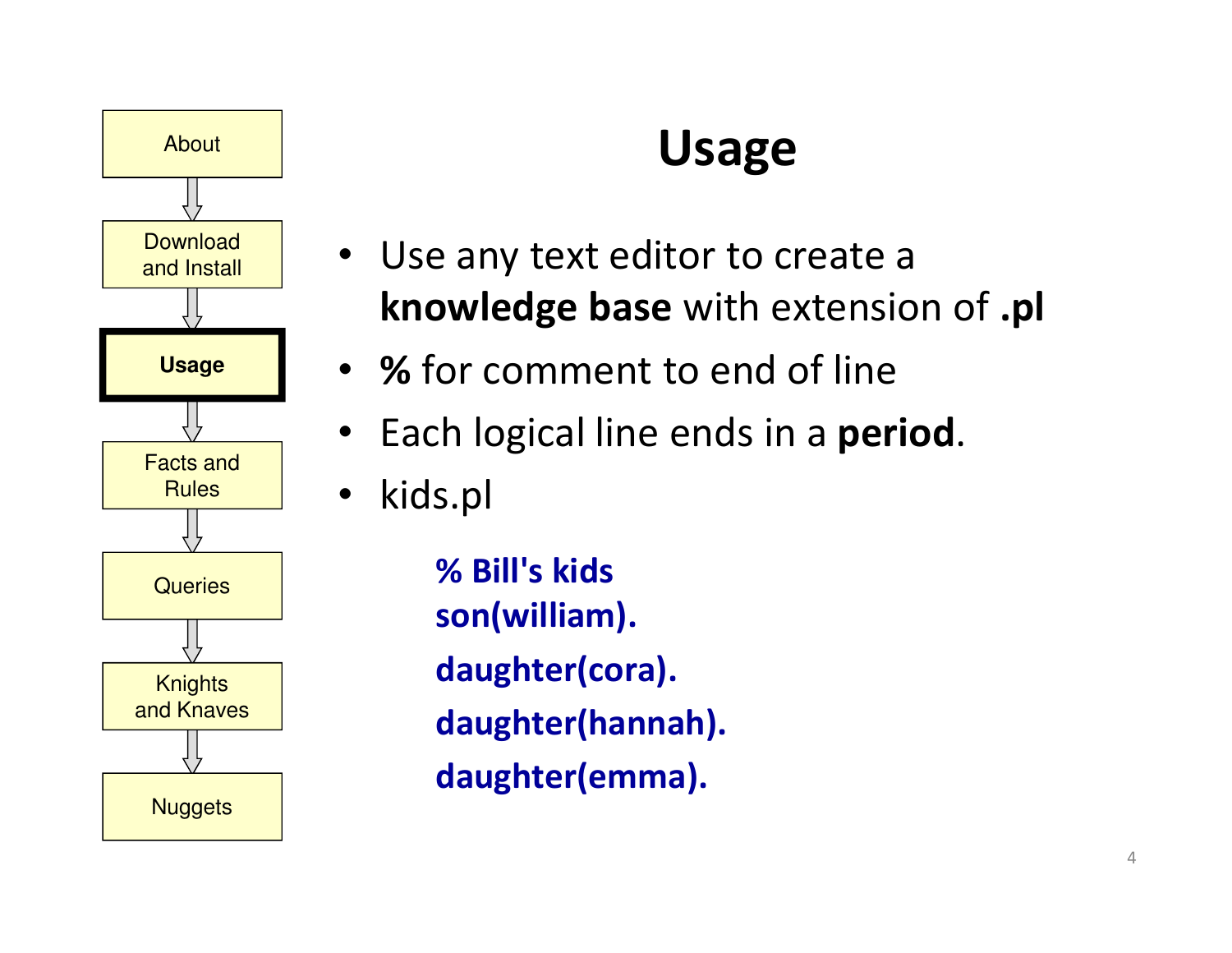

# Usage

- Option 1:
	- –— Start SWI-Prolog
	- – $-$  Choose File  $\rightarrow$  Consult
	- –— Pick file
- Option 2:
	- – $-$  Double-click on filename
	- –— Opens SQI-Prolog, Consults file.
- Issue query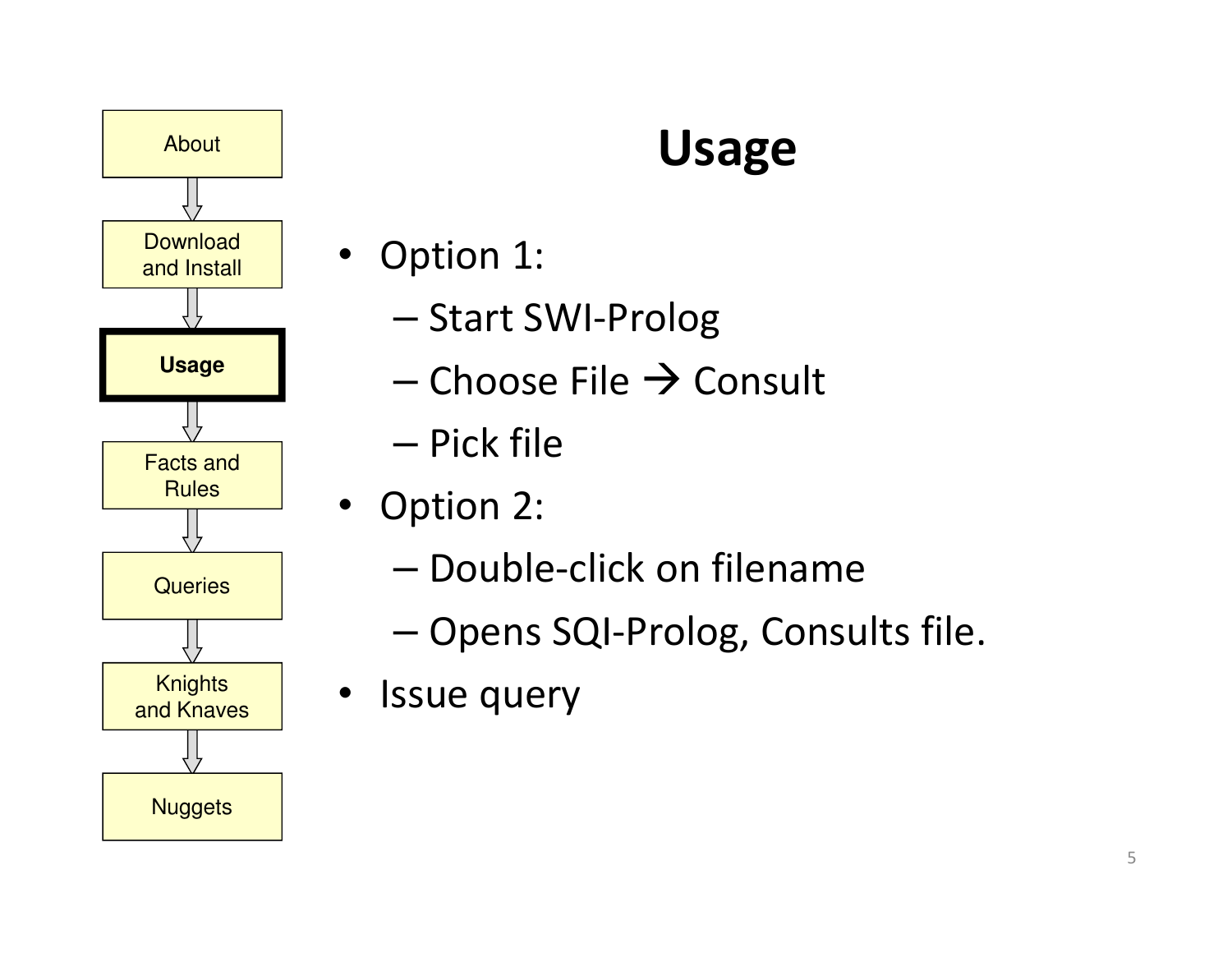

#### Usage

• Sample queries:

```
1 ?- son(william).
true.
```

```
2 ?- son(hannah).
false.
```

```
X = cora.
        \leftarrow .
```

```
4 ?- daughter(X).
X = cora ;
           \mathcal{L} , and \mathcal{L}X = hannah ;
             \mathcal{L} ;
X = emma.
```
5 ?- halt.

- 3 ?- daughter(X). uppercase = variable  $\leftarrow$  pressed Enter
	- $\leftarrow$  pressed Space bar
	- $\leftarrow$  pressed Space bar

```
\leftarrow closes SWI-Prolog
```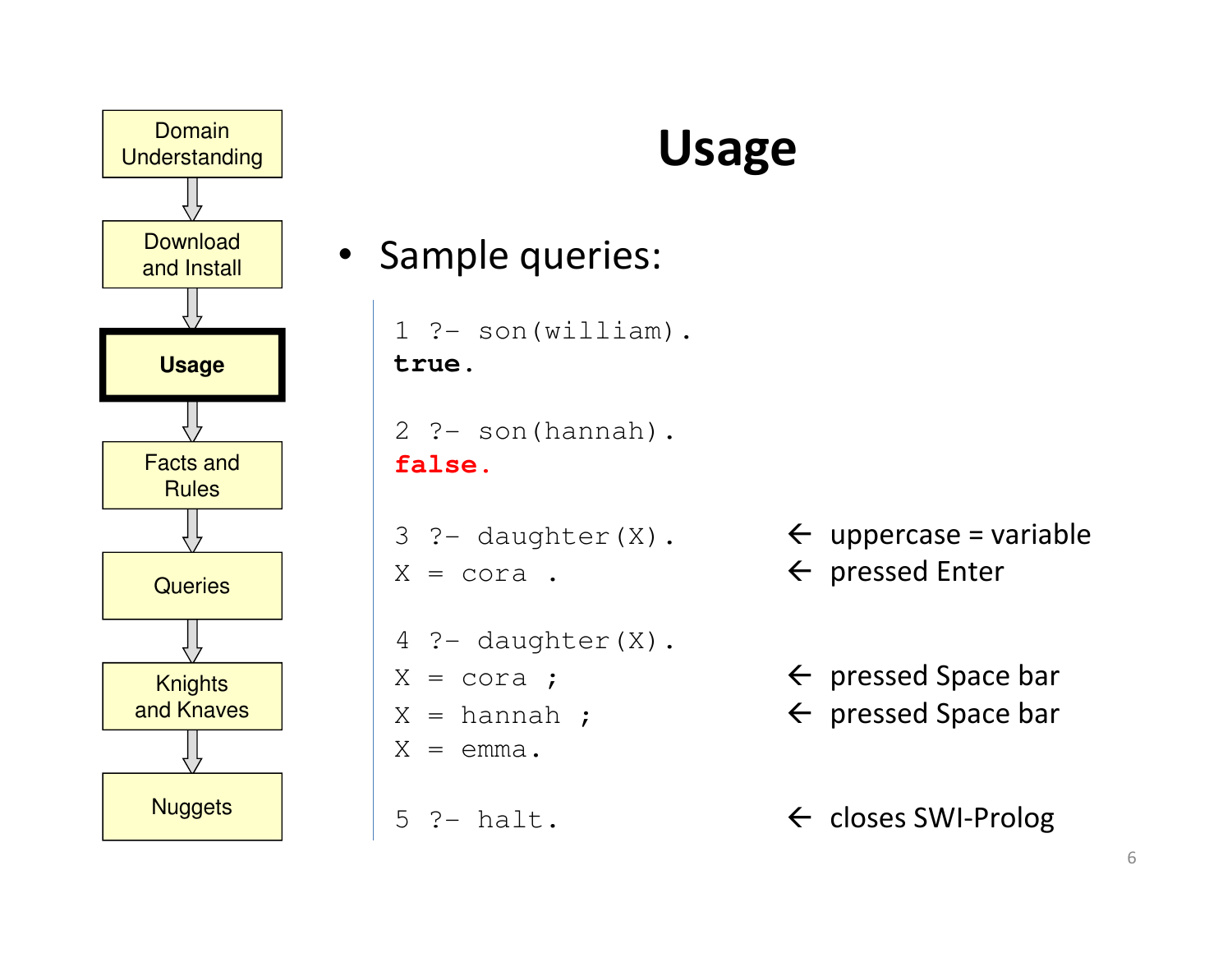

#### Facts and Rules

• A fact is a name (predicate) followed by one or more constants.

% Lions, dogs, and zebras are animals.animal(lion).animal(dog).animal(zebra).

% Dogs are carnivores.carnivore(dog).

% Lions eat zebras.eats(lion, zebra).

% Zebras can outrun dogsoutruns(zebra, dog).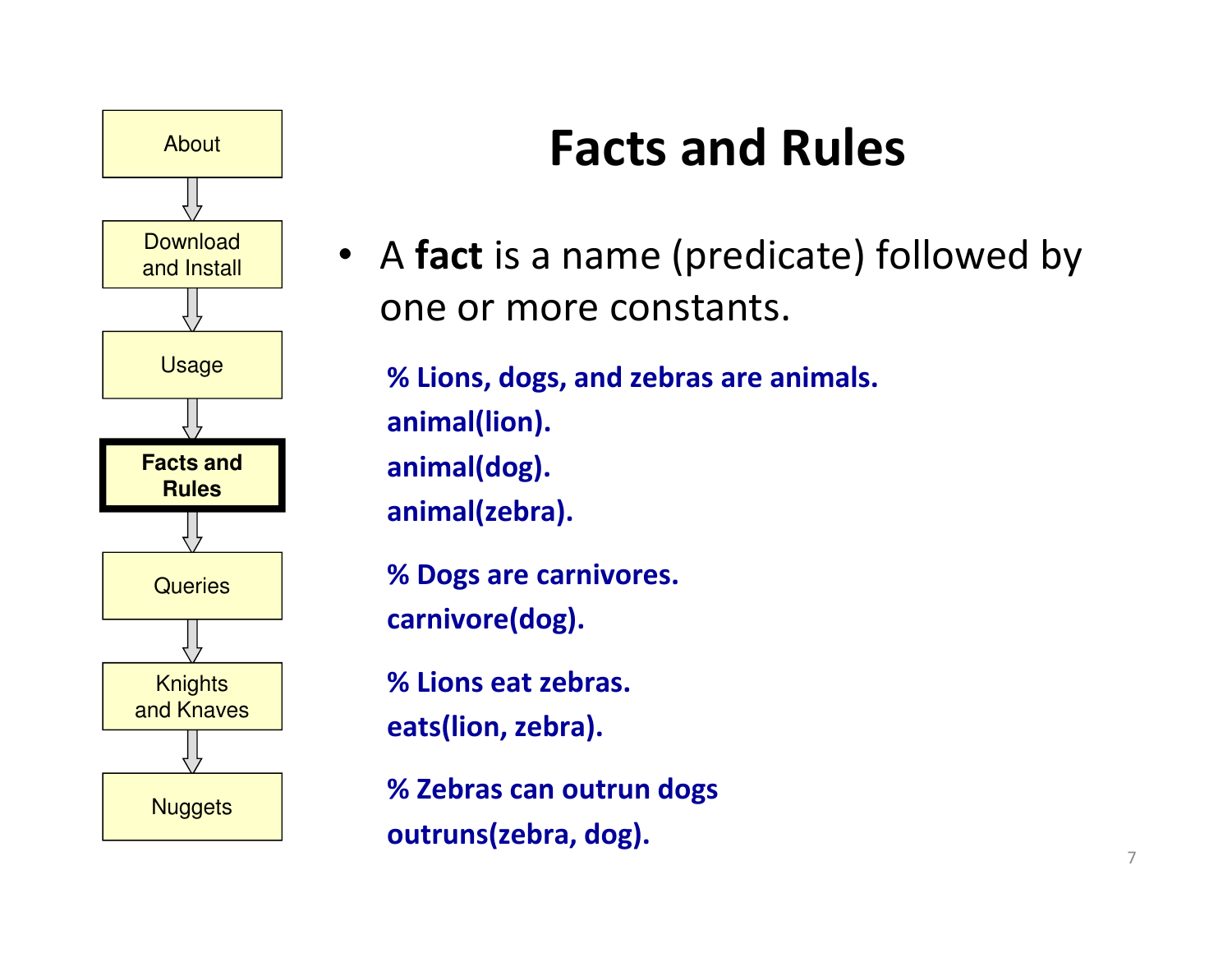

#### Facts and Rules

- A rule is the Prolog equivalent of an "if". man(socrates). $mortal(X)$  :- man $(X)$ .
- Use uppercase letters as variables.
- Commas imply "and".
- Semi-colons imply "or".
- More commonly, multiple lines for "or".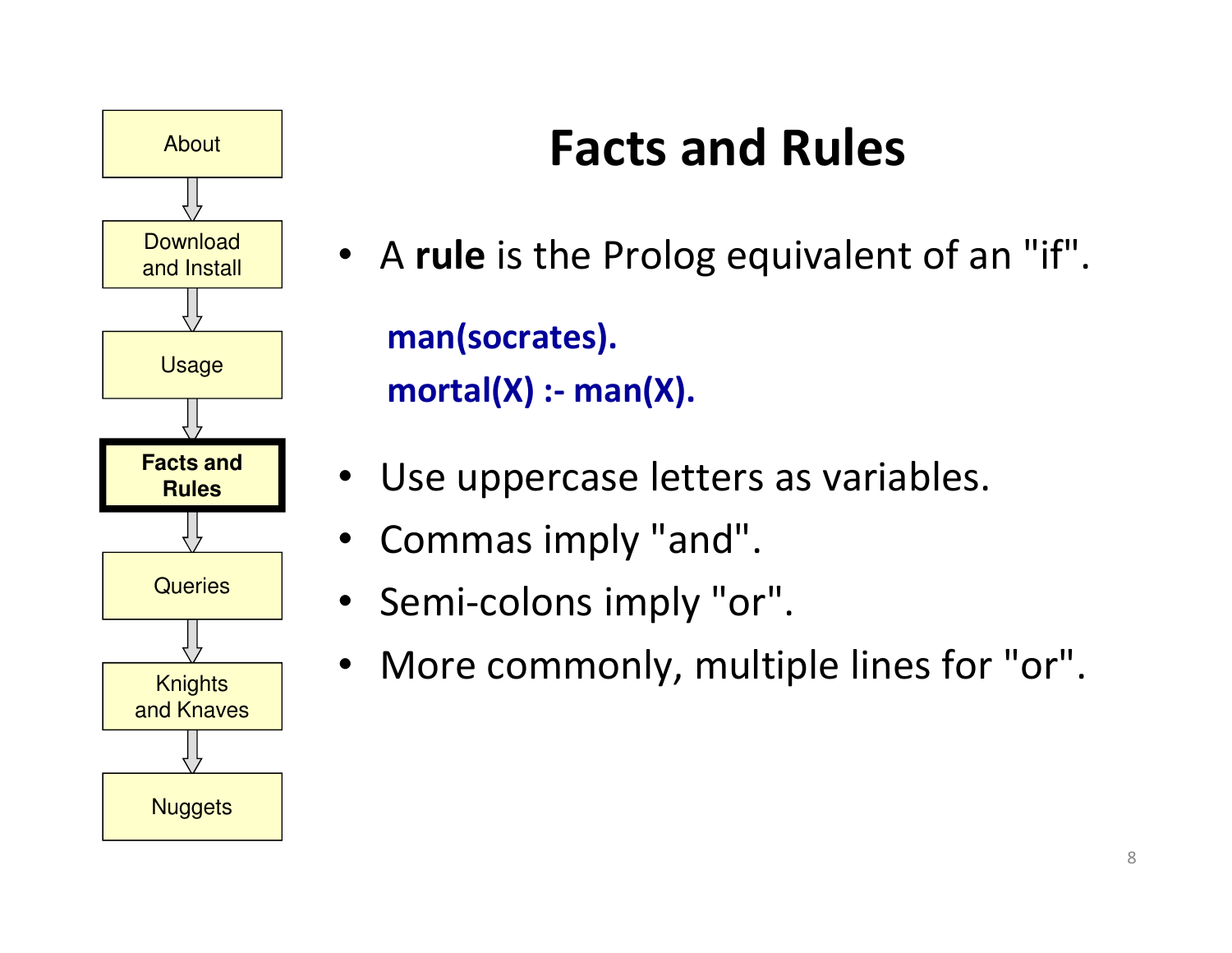

#### Facts and Rules

% Animals can outrun any animals they eat.outruns(X, Y) :- animal(X), animal(Y), eats(X, Y).

% Carnivores eat (some) other animals.carnivore(X) :- animal(X), animal(Y), eats(X, Y).

% Outrunning is transitive.% This causes stack overflow. Will show fix.outruns(X, Y) :- outruns(X, A), outruns(A, Y).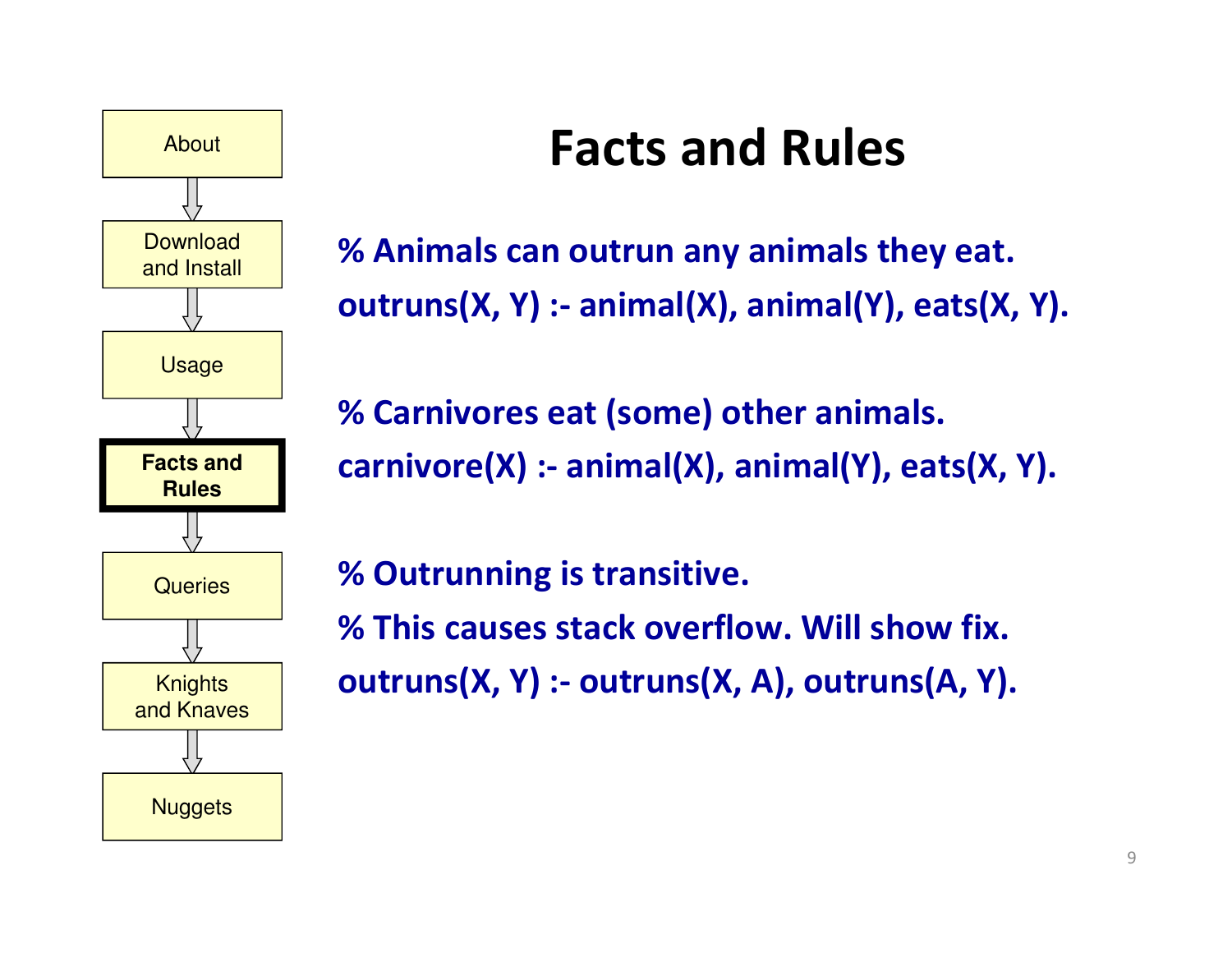

# Queries

• Facts and rules reside in the knowledge base, but queries are entered thru the UI.

```
1 ?- man(socrates).
```
**true.**

```
2 ?- man(X).
```

```
X = socrates.
```

```
3 ?- mortal(X).
```

```
X = socrates.
```

```
4 ?- mortal(zebra).
```
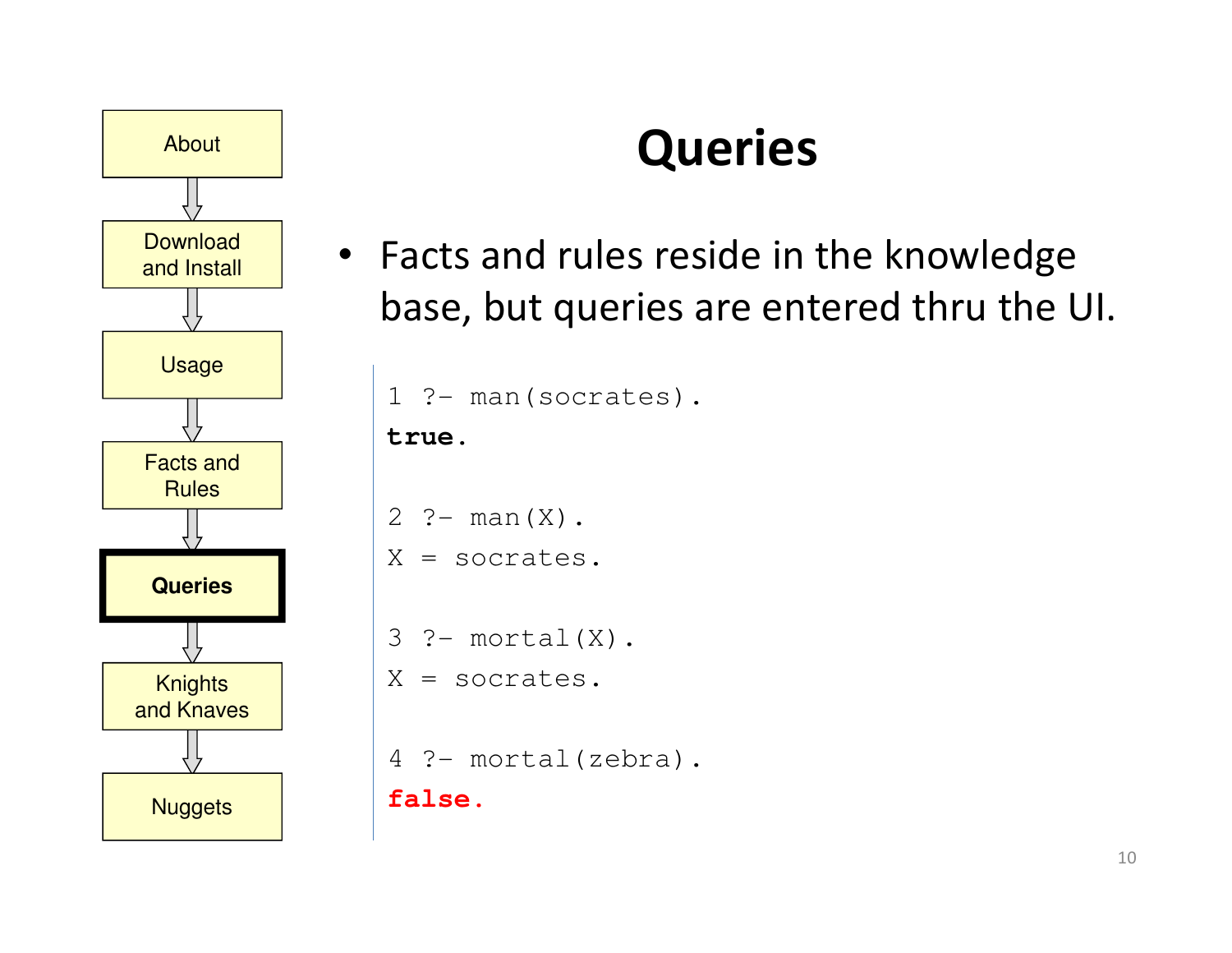

# **Queries**

- Can a lion outrun a dog?1 ?- outruns(lion, dog). **true ;ERROR: Out of local stack**
- What other animals can a lion outrun?

```
2 ?- outruns(lion, X).
X = zebra ;
X = dog ;
ERROR: Out of local stack
```
• Problem with recursion…let's fix it…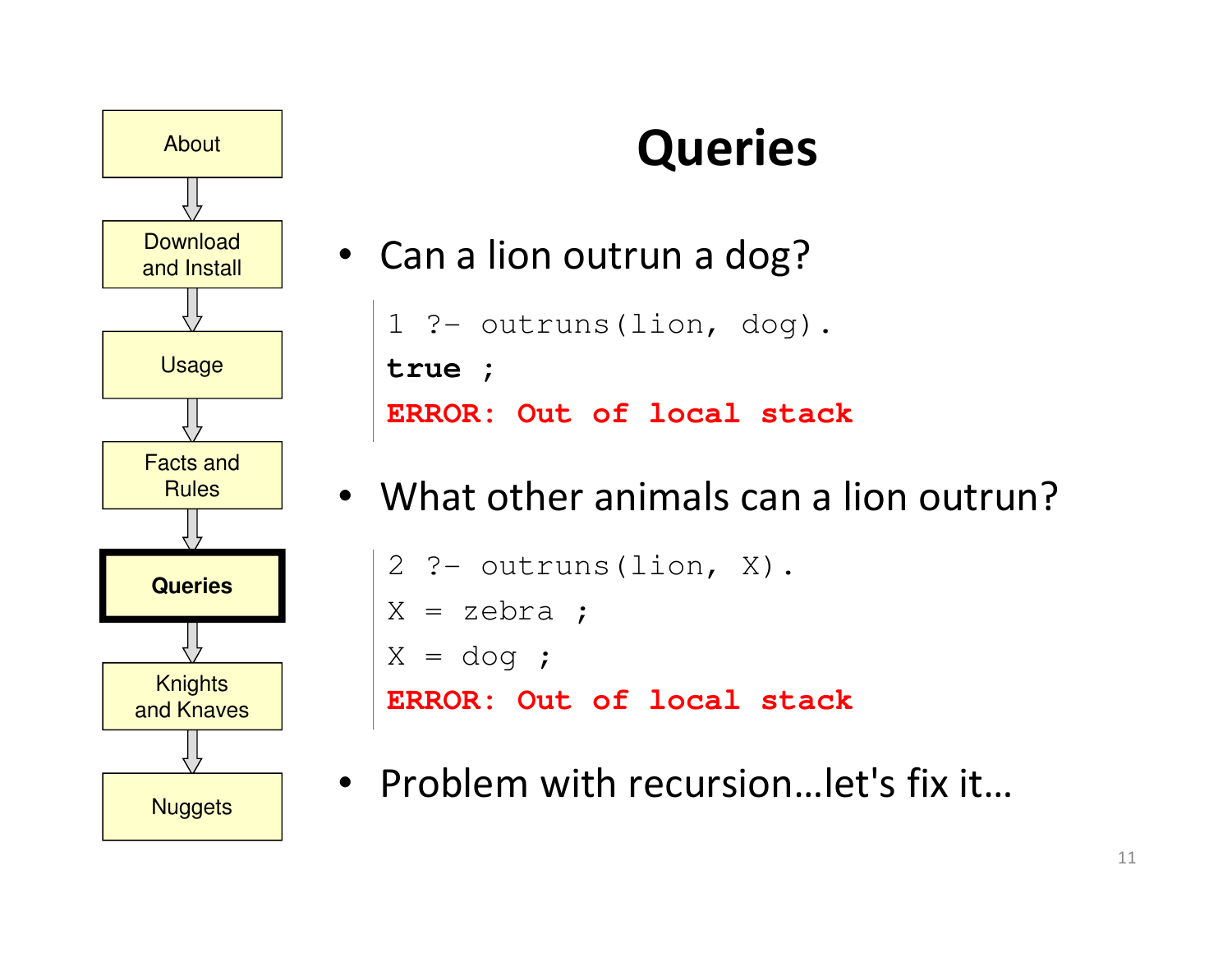

# **Queries**

• Modify knowledge base:

% Example of **tail recursive**. $faster(X, Y)$  :- outruns(X, Y). faster(X,Z) :- outruns(X,Y), faster(Y,Z).

#### • What other animals can a lion outrun?

```
3 ?- faster(lion,X).
X = zebra ;X = dog ;
false.
```
• About that **false** … see "Nuggets".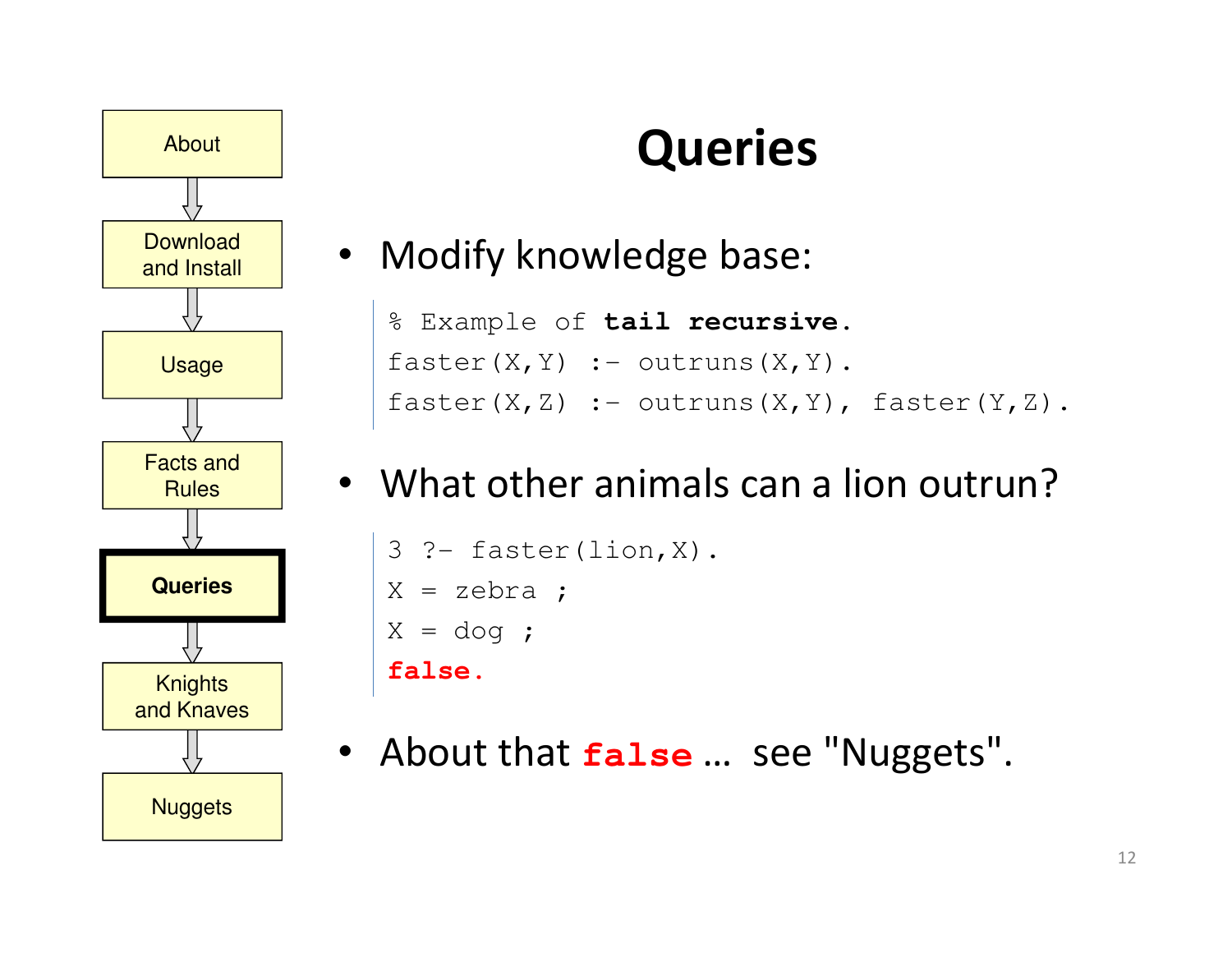

• There are many solutions to the Knights and Knaves problem on the web but this one seemed concise and instructive: http://annisaihsani.wordpress.com/2011/12/11/knight-knave-puzzle/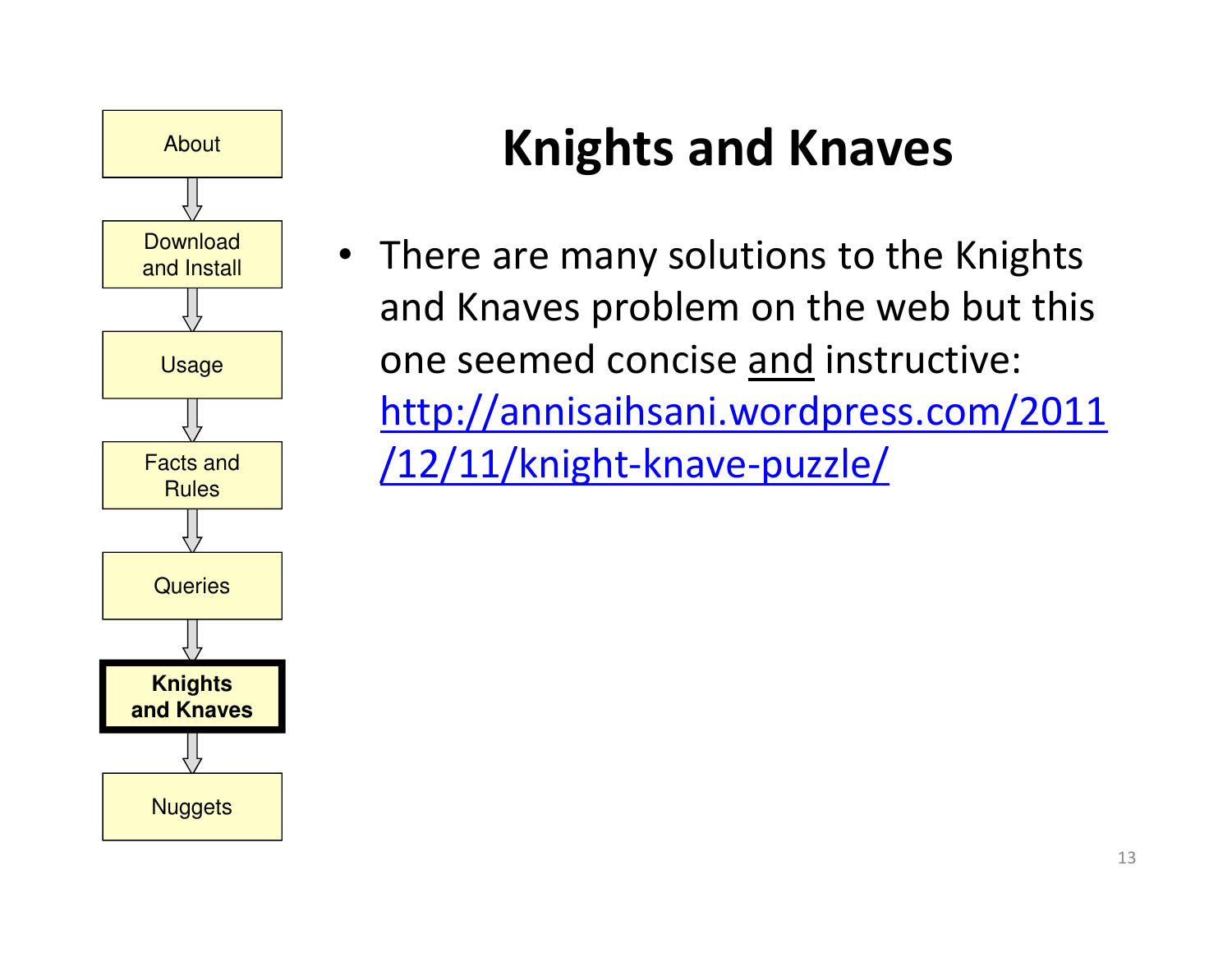

truth(not(X),true) :- truth(X,false). truth(and(X,Y),true) :- truth(X,true), truth(Y,true). *andor*

truth(or(X,Y),true) :- truth(X,true) ; truth(Y,true).

truth(imp(X,Y),true) :- truth(X,false) ; truth(Y,true).

truth(exor(X,Y),true) :- (truth(X,true),truth(Y,false)) ; (truth(X,false),truth(Y,true)).

truth(biimp(X,Y),true) :- truth(exor(X,Y),false).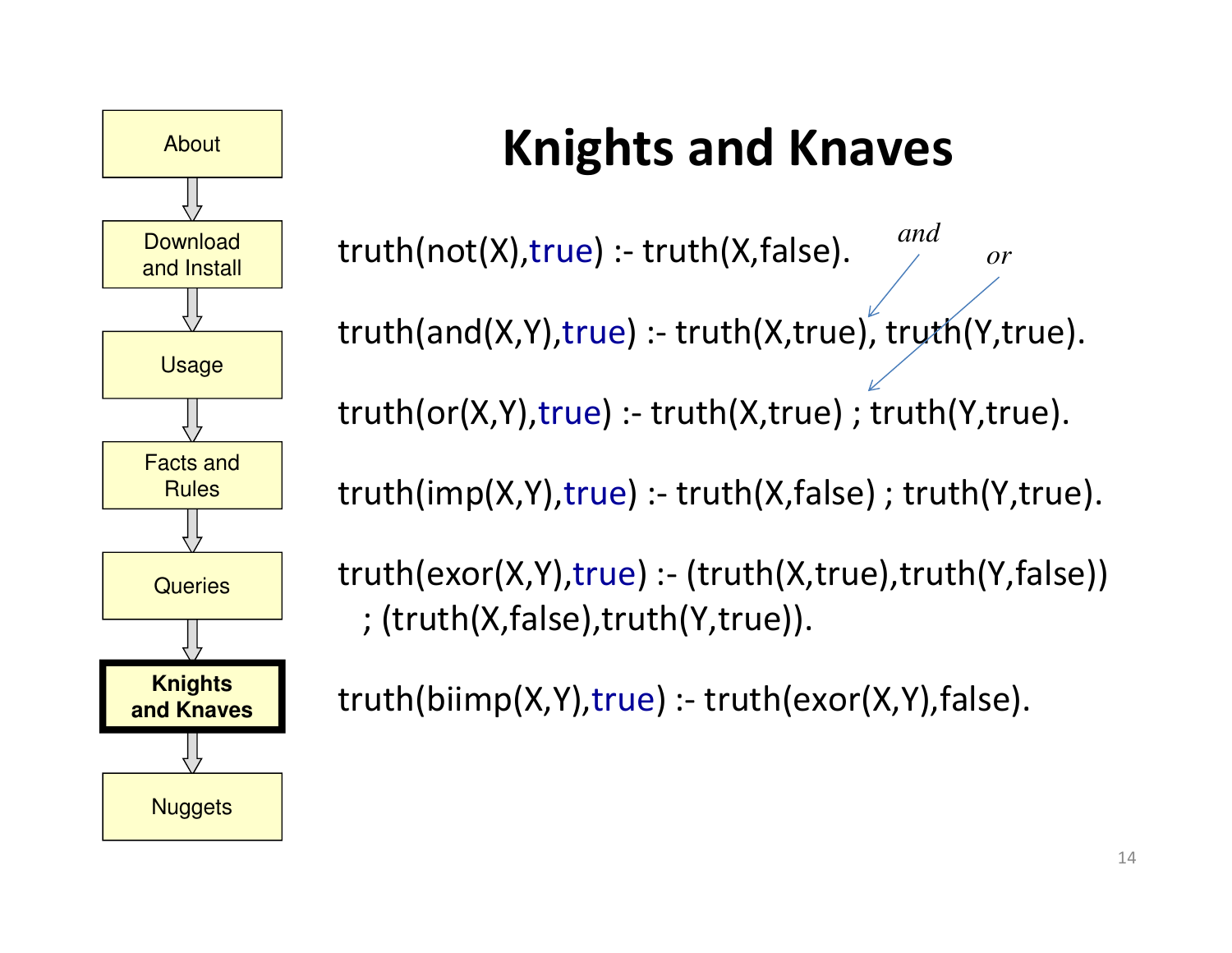

truth(not(X),false) :- truth(X,true).

truth(and(X,Y),false) :- truth(X,false) ; truth(Y,false).

truth(or(X,Y),false) :- truth(X,false) , truth(Y,false).

truth(imp(X,Y),false) :- truth(X,true) , truth(Y,false).

truth(exor(X,Y),false) :- (truth(X,true),truth(Y,true)) ; (truth(X,false),truth(Y,false)).

truth(biimp(X,Y),false) :- truth(exor(X,Y),true).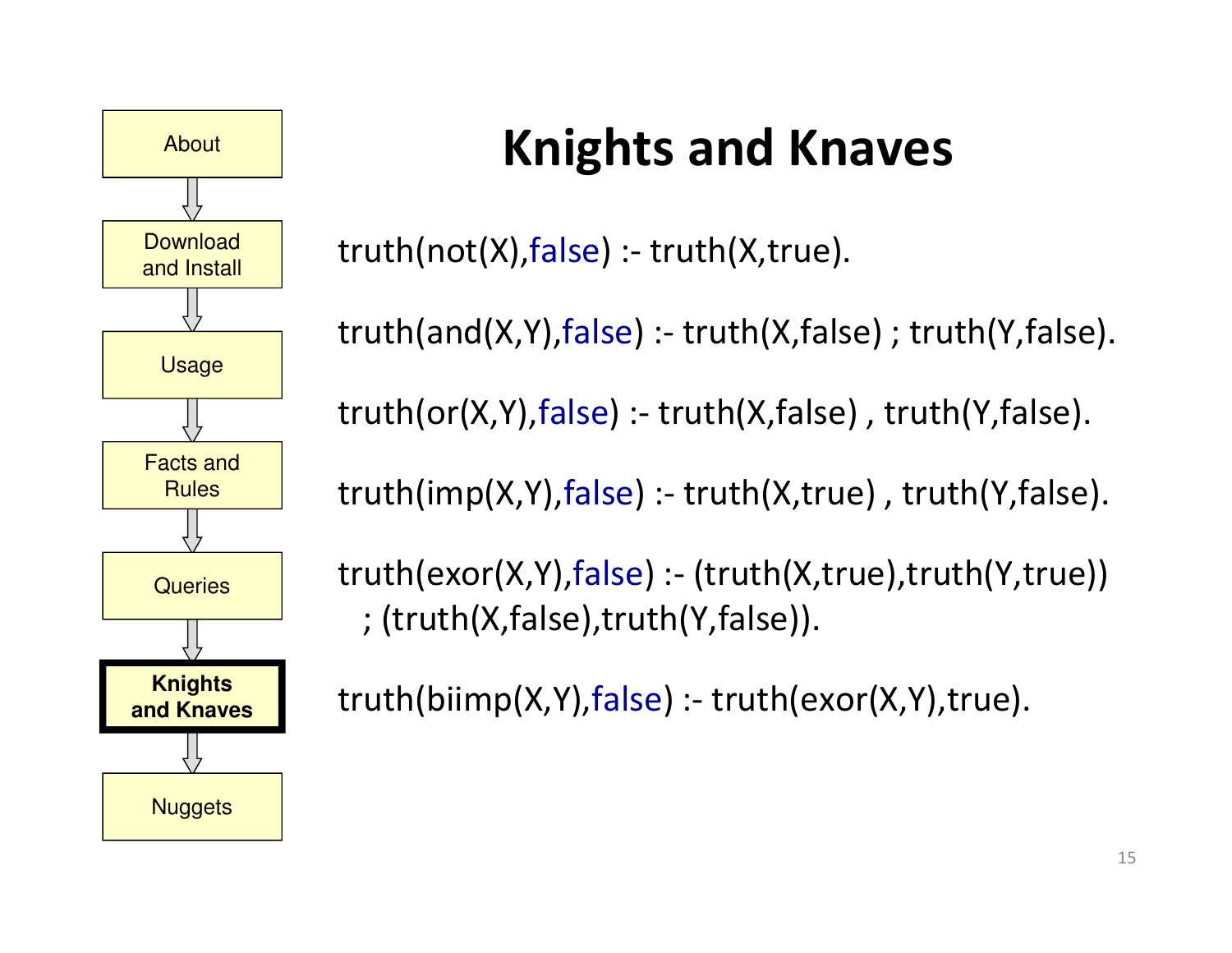

truth(is\_a(knight,knight),true). truth(is a(knave, knave), true). truth(is\_a(knight,knave),false). truth(is\_a(knave,knight),false).

truth(say(knight,Statement),true) :truth(Statement,true).

truth(say(knave,Statement),true) :truth(Statement,false).

truth(say(knight,Statement),false) :truth(Statement,false).

truth(say(knave,Statement),false) :truth(Statement,true).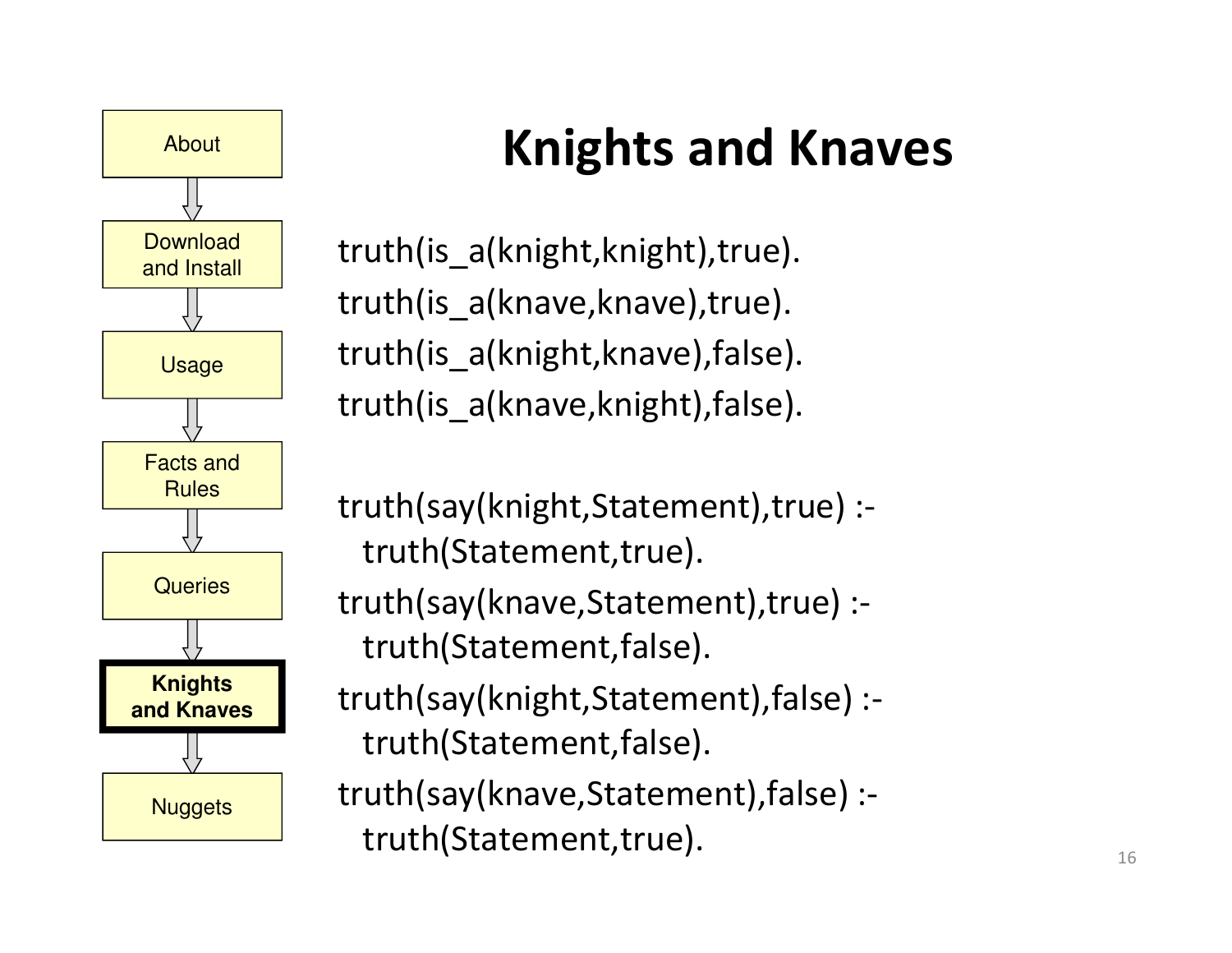

Sample query: A says he is a knave.

1 ?- truth(say(A,is\_a(knave,A)),TruthValue).  $A =$  knight, TruthValue = false ; $A =$ knave, TruthValue = false ;**false.***TruthValue is a variableso it will show all combinationsand true or false.*

"If A is a knight, he wouldn't lie by saying he is a knave; if A is a knave, he wouldn't admit that he is."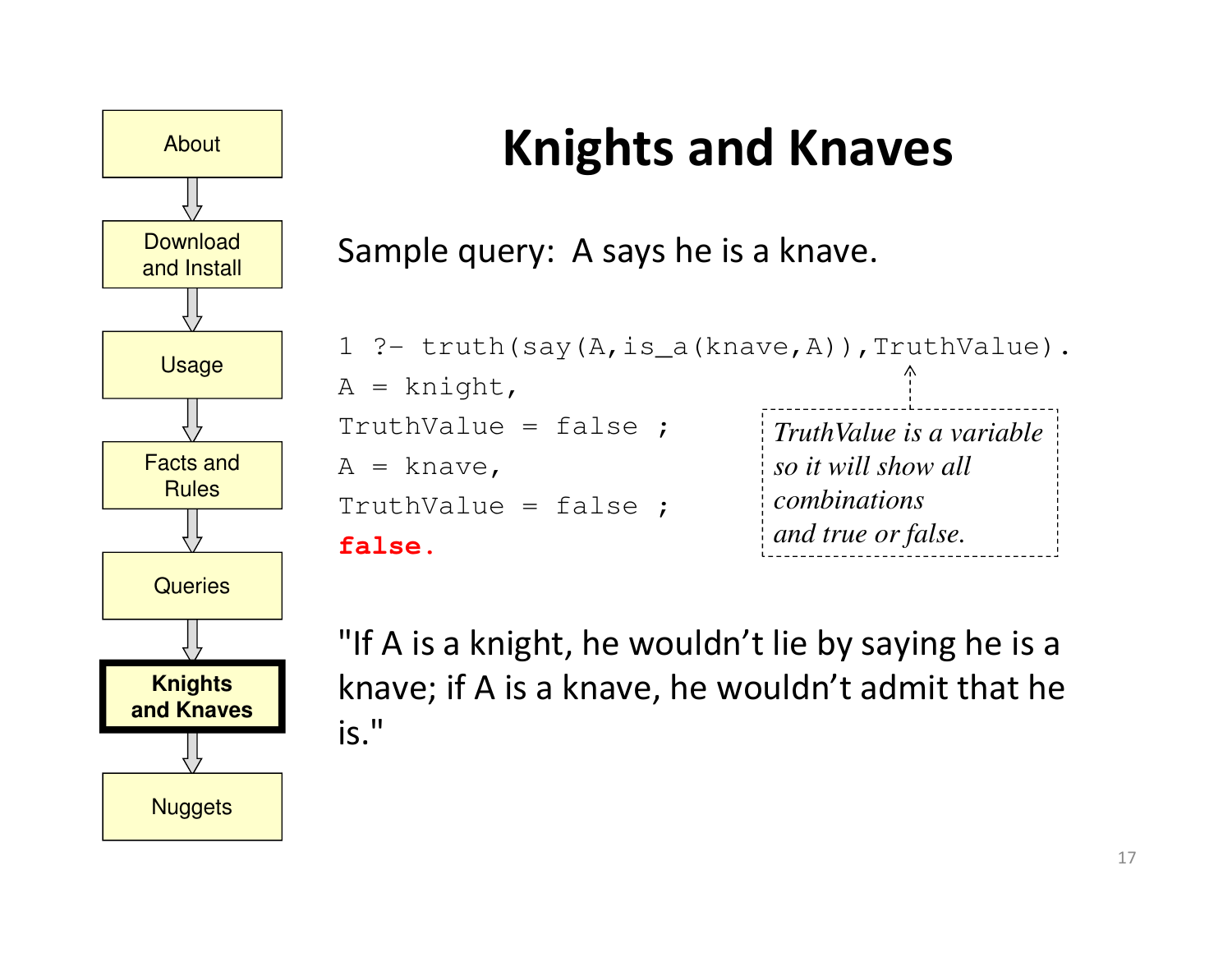

Queries from Quiz #4:

A says, "I am a knave or B is a knight" and B says nothing.

?- truth(say(A,or(is\_a(knave,A), is\_a(knight,B))),true). $A = B$ ,  $B = knight$ ; **false.***true is a constant soshow only those combinations for whichthe statement is true.*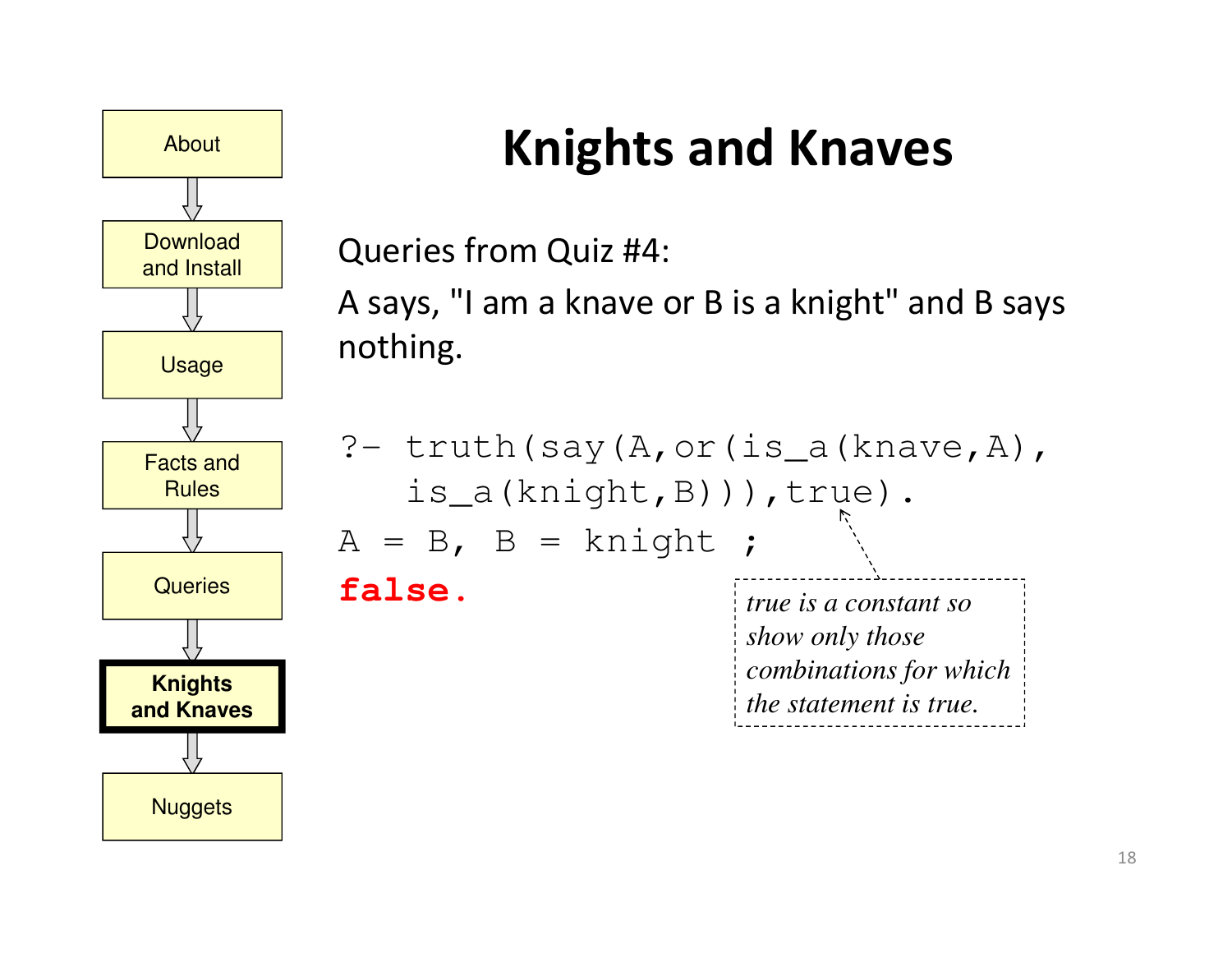

Queries from Quiz #4:

A says, "We are both knaves" and B says nothing.

```
?- truth(say(A,and(is_a(knave,A),
   is_a(knave,B))),true).
```
- $A =$  knave,
- $B =$  knight;

#### **false.**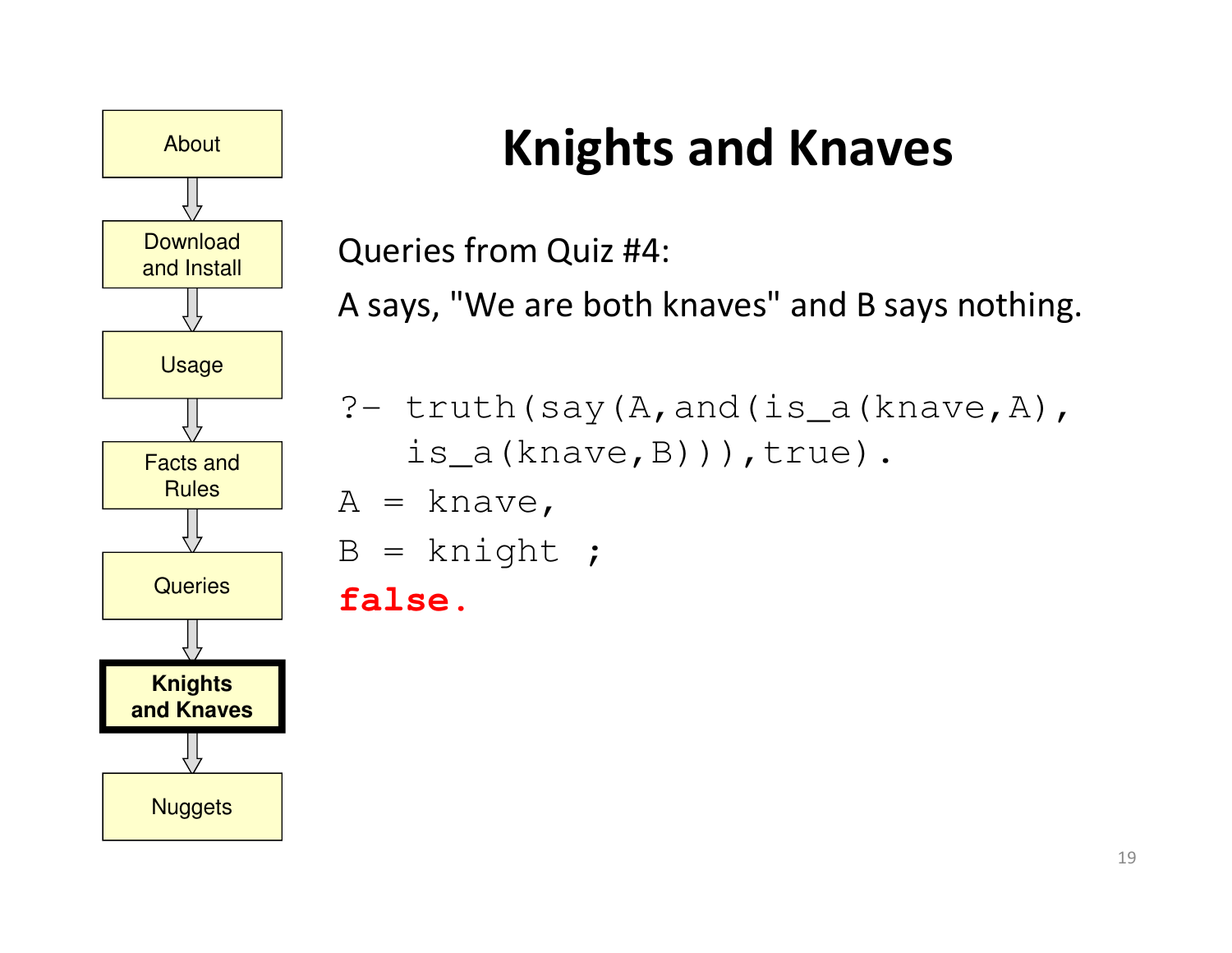

```
Queries from Quiz #4:Both A and B say, "I am a knight."
```
?-  $truth(and(say(A, is_a(knight, A)))$ ,say(B,is\_a(knight,B))),true).

$$
A = B, B = knight ;
$$

 $A =$  knight,

```
B = knave ;
```

```
A = knave,
```

```
B = knight;
```

```
A = B, B = knave ;
```
**false.**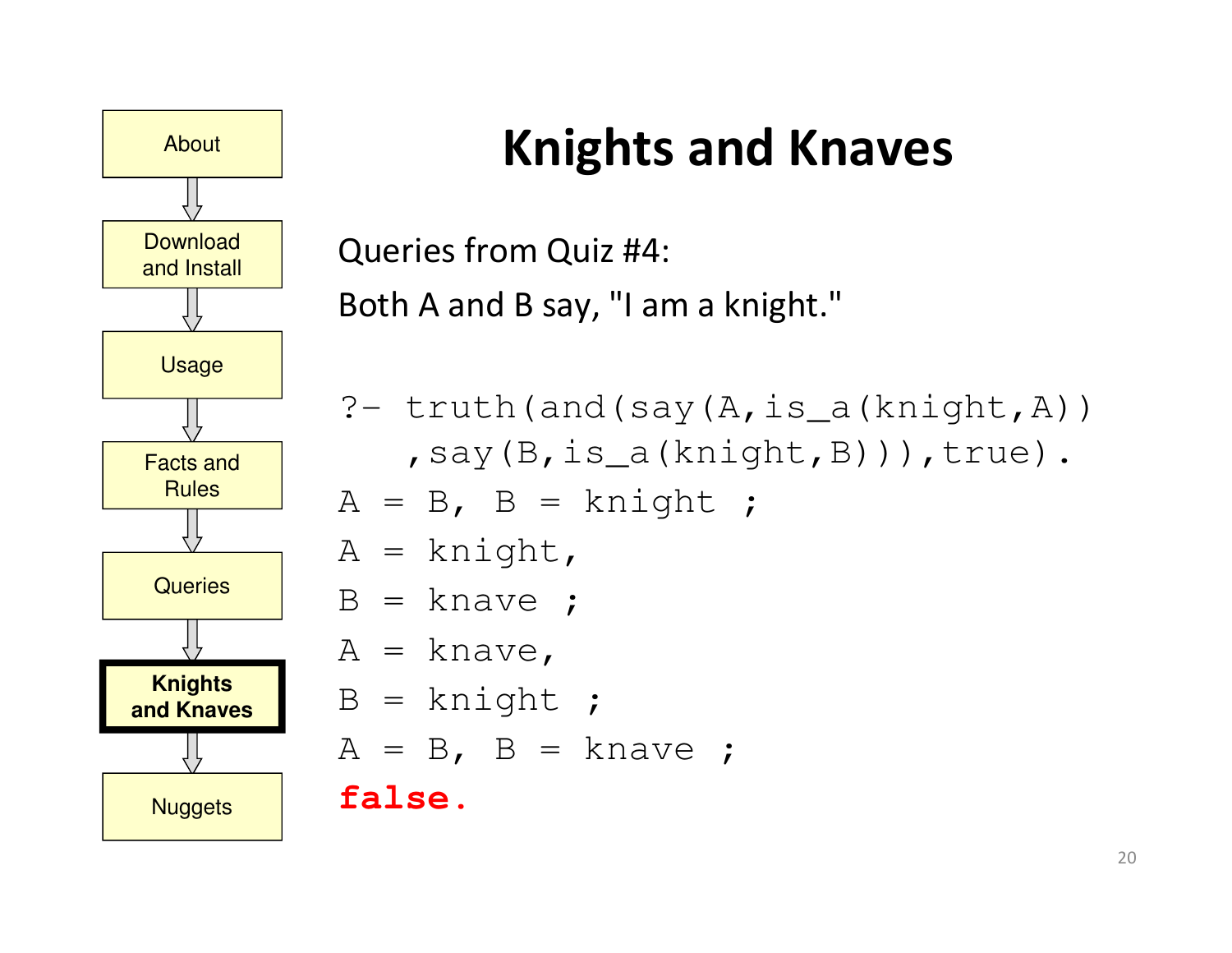

# Nuggets

What is a nugget?

- • Nuggets are little gems I have stumbled upon while completing this project.
- They aren't intended to be part of this presentation.
- They are things I don't want to forget; in some cases they represent battle scars.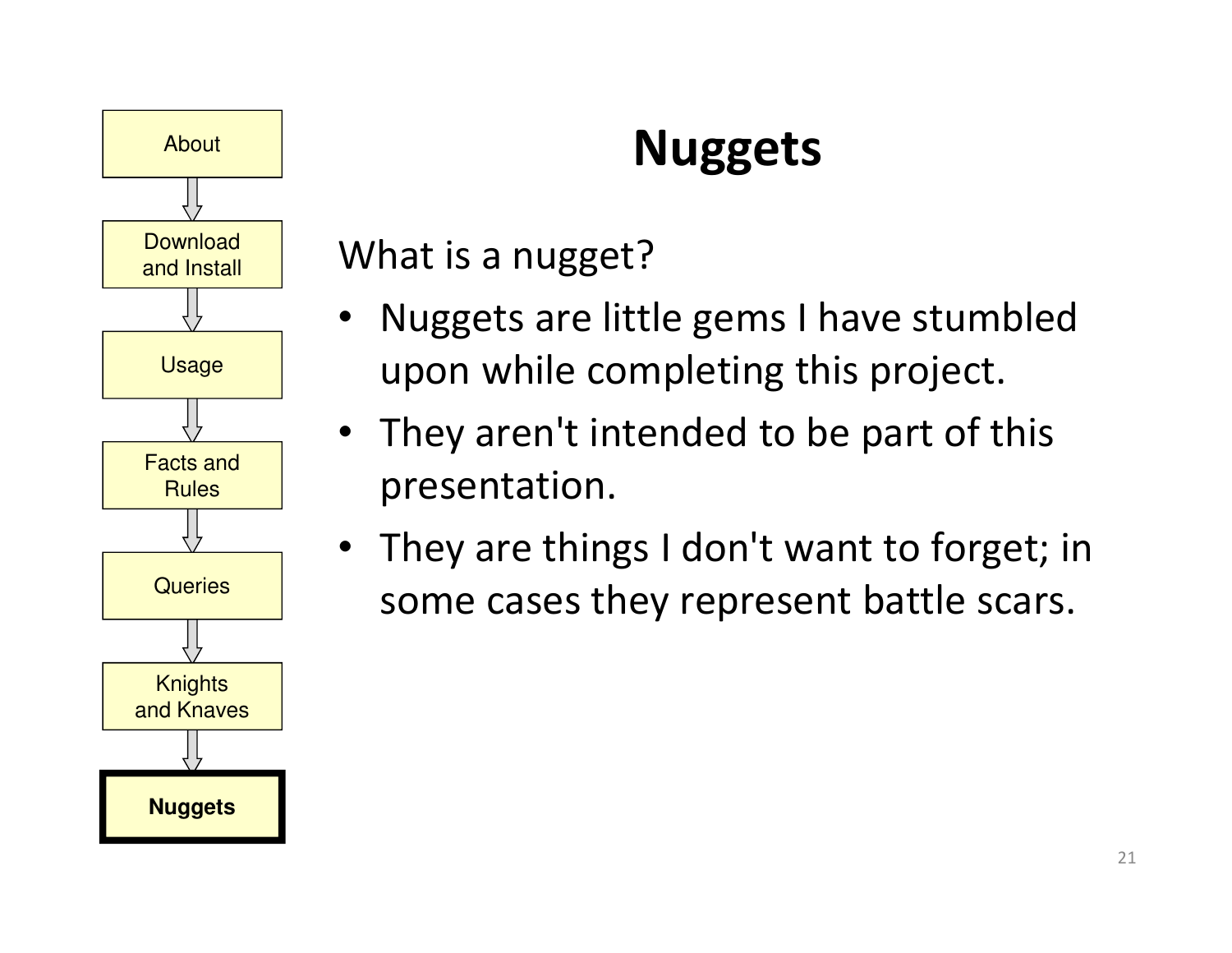

# Nuggets

- Careful! An if is followed by :- not :=
- Colon + hyphen, not colon + equal !!!
- That cost me one night…

- Stop recursion with "cut" symbol: !
- Cut is to Prolog as GO TO is to COBOL.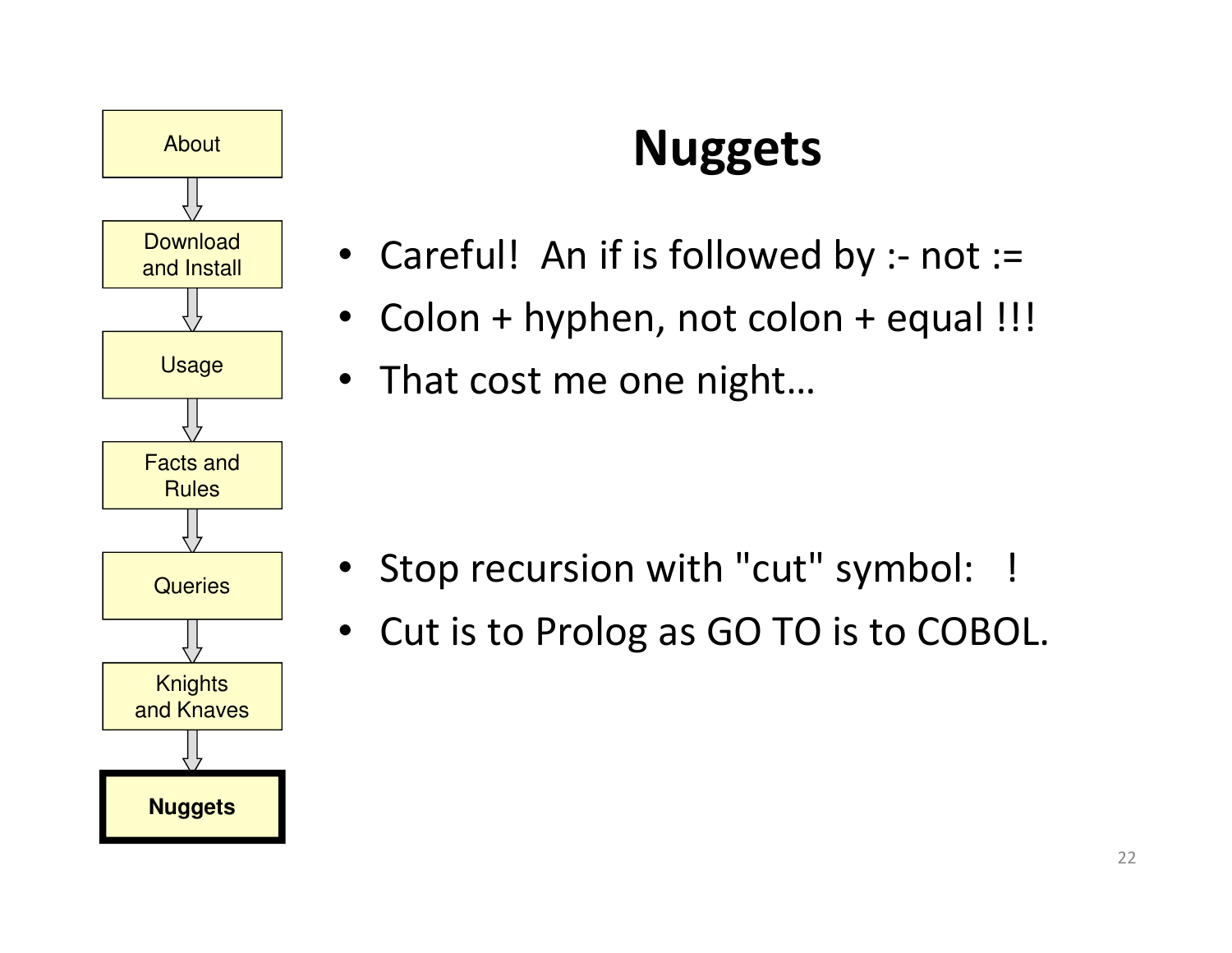

#### Nuggets

Unexpected "false"

•

 $\bullet$ 

- "The user can type the semi-colon (;) or spacebar if (s)he wants another solution. Use the return key if you do not want to see the more answers. Prolog completes the output with a full stop (.) if the user uses the return key or Prolog knows there are no more answers. If Prolog cannot find (more) answers, it writes false. Finally, Prolog answers using an error message to indicate the query or program contains an error." (SWI website)
- "The false response can appear inconsistent to beginning Prolog programmers and "feel" like an error or warning, but it's actually a perfectly normal Prolog response. Prolog is quite consistent in its behavior of attempting to find solutions and, when no more choices exist, will return false. If Prolog has exhausted all the other choices before it finds the final solution, it displays the solution and doesn't return false (as in the case above in which the second clause is the only solution)." (StackOverflow response to a question I posted.)